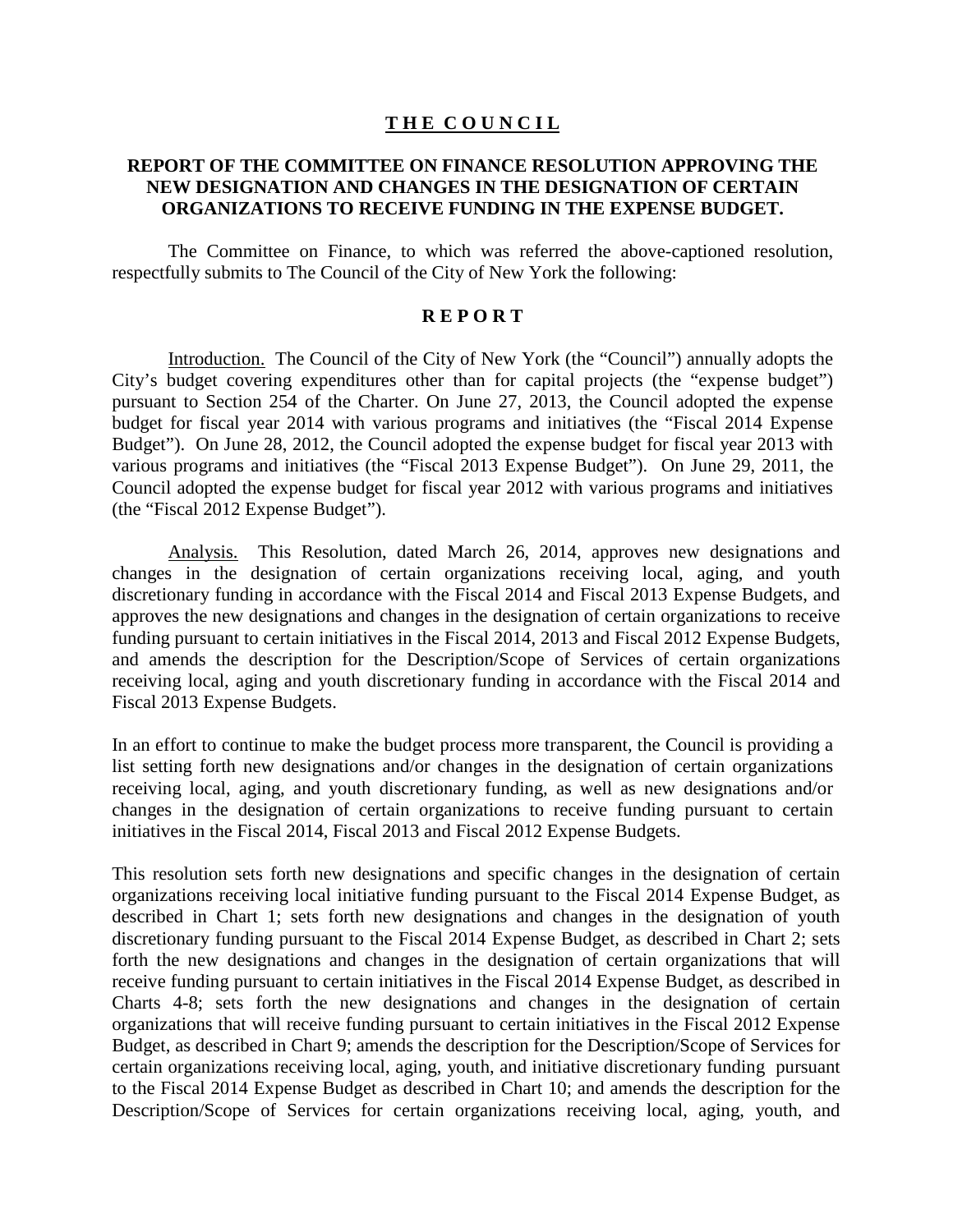initiative discretionary funding pursuant to the Fiscal 2013 Expense Budget as described in Chart 11.

The charts, attached to the Resolution, contain the following information: name of the council member(s) designating the organization to receive funding or name of the initiative, as set forth in Adjustments Summary/Schedule C/ Fiscal 2014 Expense Budget, dated June 27, 2013, and Adjustments Summary/Schedule C/ Fiscal 2013 Expense Budget, dated June 28, 2012.

Specifically, Chart 1 sets forth the new designation and changes in the designation of certain organizations receiving local discretionary funding in accordance with the Fiscal 2014 Expense Budget.

Chart 2 sets forth the new designation and changes in the designation of certain organizations receiving youth discretionary funding in accordance with the Fiscal 2014 Expense Budget.

Chart 3 sets forth the new designation and changes in the designation of certain organizations receiving funding pursuant to the Discretionary Child Care Initiative in accordance with the Fiscal 2014 Expense Budget.

Chart 4 sets forth the new designation and changes in the designation of a certain organization receiving funding pursuant to the Cultural After School Adventure Initiative in accordance with the Fiscal 2014 Expense Budget.

Chart 5 sets forth the new designation and changes in the designation of a certain organization receiving funding pursuant to the Adult Literacy Services Initiative in accordance with the Fiscal 2014 Expense Budget.

Chart 6 sets forth the new designation and changes in the designation of certain organizations receiving funding pursuant to the Obesity Prevention Initiative in accordance with the Fiscal 2014 Expense Budget.

Chart 7 sets forth changes in the designation of a certain organizationreceiving funding pursuant to the Child Care Vouchers Initiative in accordance with the Fiscal 2014 Expense Budget.

Chart 8 sets forth changes in the designation of a certain organization receiving funding pursuant to the Anti-Gun Violence Initiative/Gun Buy Back Program in accordance with the Fiscal 2014 Expense Budget.

Chart 9 sets forth the new designation and changes in the designation of a certain organizationreceiving funding pursuant to the Mental Hygiene Contracted Services Partial PEG Restoration – Chemical Dependency/ADUPCT in accordance with the Fiscal 2012 Expense Budget.

Chart 10 amends the description for the Description/Scope of Services for certain organizations receiving local, aging, youth and initiative discretionary funding in accordance with the Fiscal 2014 Expense Budget.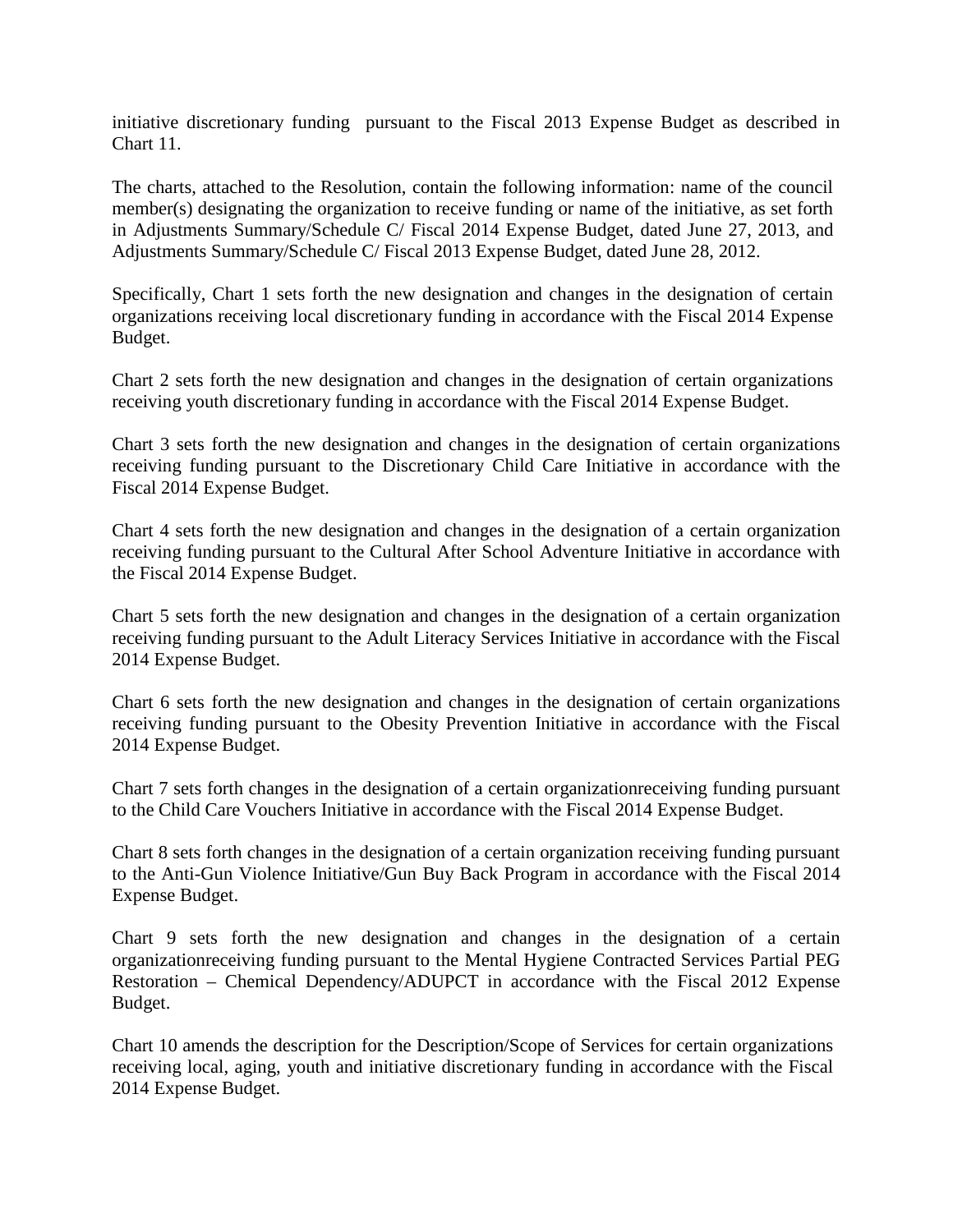Chart 11 amends the description for the Description/Scope of Services for certain organizations receiving local and aging discretionary funding in accordance with the Fiscal 2013 Expense Budget.

It is to be noted that organizations identified in the attached Charts with an asterisk (\*) have not yet completed or began the prequalification process conducted by the Mayor's Office of Contract Services (for organizations to receive more than \$10,000) by the Council (for organizations to receive \$10,000 or less total), or other government agency. Organizations identified without an asterisk have completed the appropriate prequalification review.

It should be further noted that funding for organizations in the attached Charts with a double asterisk (\*\*) will not take effect until the passage of a budget modification.

Description of Above-captioned Resolution. In the above-captioned Resolution, the Council would approve the new designation and changes in the designation of certain organizations to receive funding in the Fiscal 2014 and 2013 Expense Budgets. Such Resolution would take effect as of the date of adoption.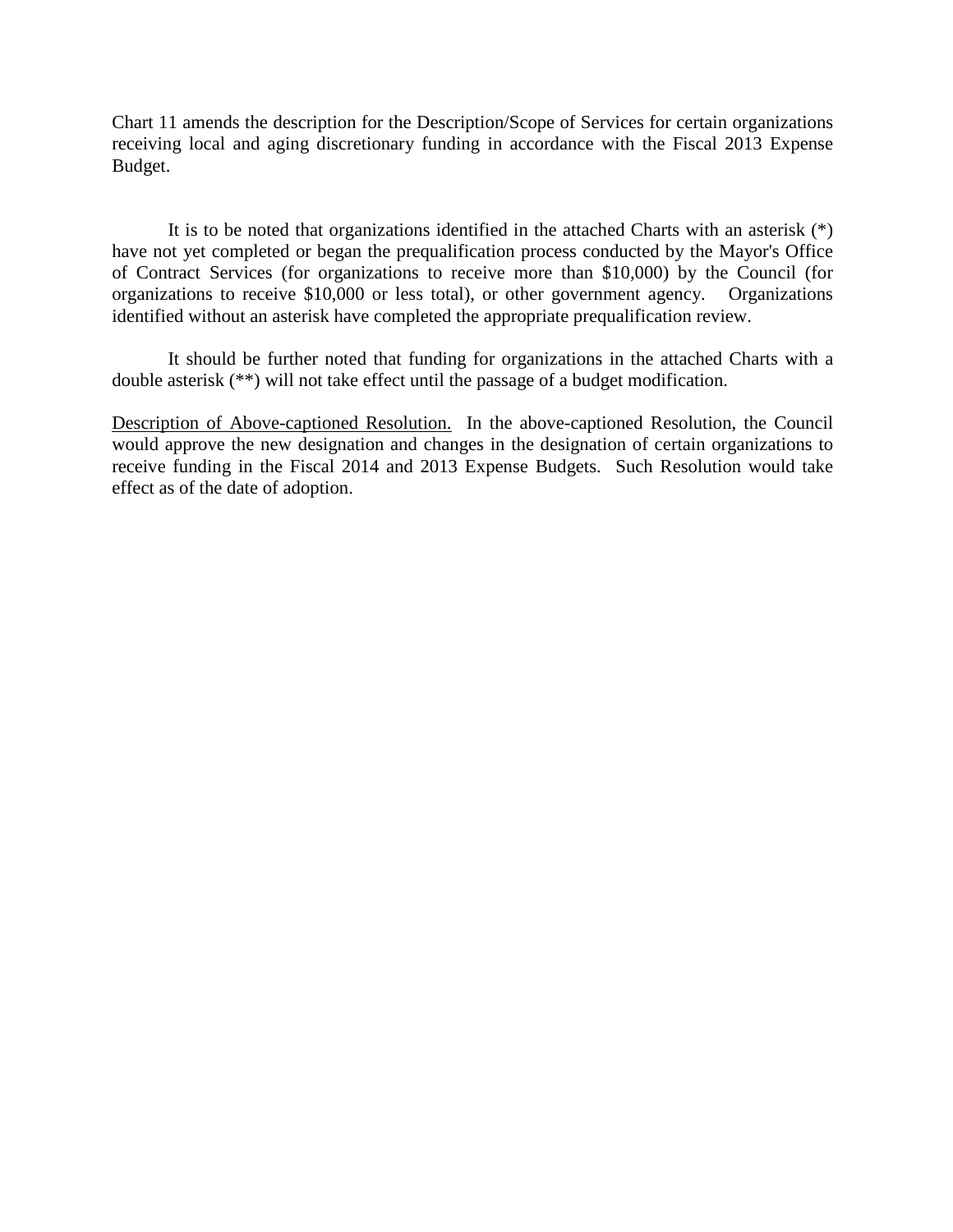#### Preconsidered Res. No.

Resolution approving the new designation and changes in the designation of certain organizations to receive funding in the Expense Budget.

#### By Council Member Ferreras

Whereas, On June 27, 2013 the Council of the City of New York (the "City Council") adopted the expense budget for fiscal year 2014 with various programs and initiatives (the "Fiscal 2014 Expense Budget"); and

Whereas, The City Council is hereby implementing and furthering the appropriations set forth in the Fiscal 2014 Expense Budget by approving the new designation and changes in the designation of certain organizations receiving local, aging and youth discretionary funding, and by approving the new designation and changes in the designation of certain organizations to receive funding pursuant to certain initiatives in accordance therewith; and

Whereas, The City Council is hereby implementing and furthering the appropriations set forth in the Fiscal 2014 Expense Budget by approving new Description/Scope of Services for certain organizations receiving local, aging, and youth discretionary funding; and

Whereas, On June 28, 2012 the Council of the City of New York (the "City Council") adopted the expense budget for fiscal year 2013 with various programs and initiatives (the "Fiscal 2013 Expense Budget"); and

Whereas, The City Council is hereby implementing and furthering the appropriations set forth in the Fiscal 2014 Expense Budget by approving the new designation and changes in the designation of certain organizations receiving local, aging and youth discretionary funding, and by approving the new designation and changes in the designation of certain organizations to receive funding pursuant to certain initiatives in accordance therewith; and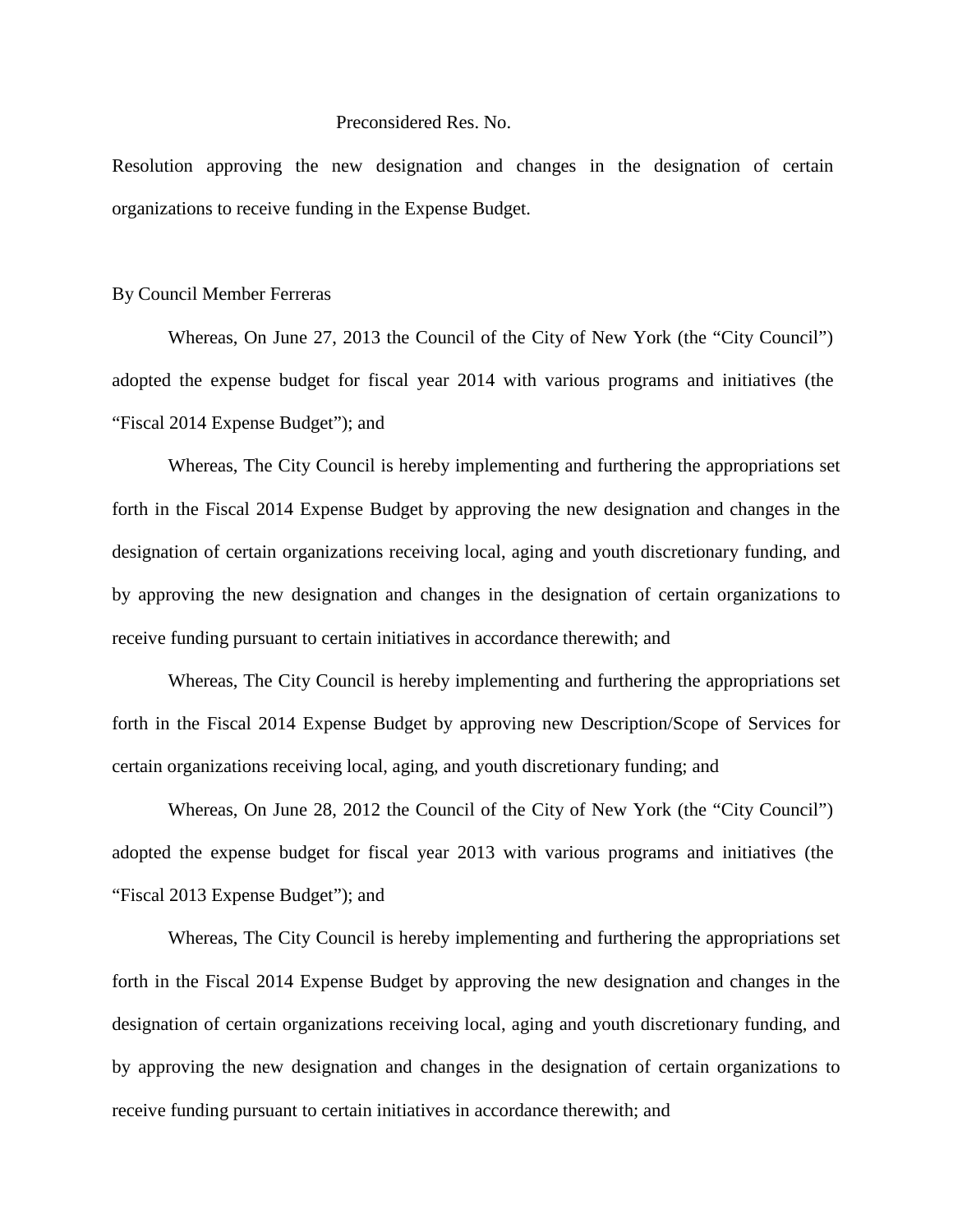Whereas, On June 29, 2011 the Council of the City of New York (the "City Council") adopted the expense budget for fiscal year 2014 with various programs and initiatives (the "Fiscal 2012 Expense Budget"); and

Whereas, The City Council is hereby implementing and furthering the appropriations set forth in the Fiscal 2012 Expense Budget by approving the new designation and changes in the designation of certain organizations receiving local, aging and youth discretionary funding, and by approving the new designation and changes in the designation of certain organizations to receive funding pursuant to certain initiatives in accordance therewith; and

Whereas, The City Council is hereby implementing and furthering the appropriations set forth in the Fiscal 2013 Expense Budget by approving new Description/Scope of Services for certain organizations receiving local and aging discretionary funding; now therefore be it

Resolved, That the City Council approves the new designation and changes in the designation of certain organizations receiving local discretionary funding in accordance with the Fiscal 2014 Expense Budget, as set forth in Chart 1; and be it further

Resolved, That the City Council approves the new designation and changes in the designation of certain organizations receiving youth discretionary funding in accordance with the Fiscal 2014 Expense Budget, as set forth in Chart 2; and be it further

Resolved, That the City Council approves the new designation and changes in the designation of certain organizations receiving funding pursuant to the Discretionary Child Care Initiative in accordance with the Fiscal 2014 Expense Budget, as set forth in Chart 3; and be it further

Resolved, That the City Council approves the new designation and changes in the designation of a certain organization receiving funding pursuant to the Cultural After School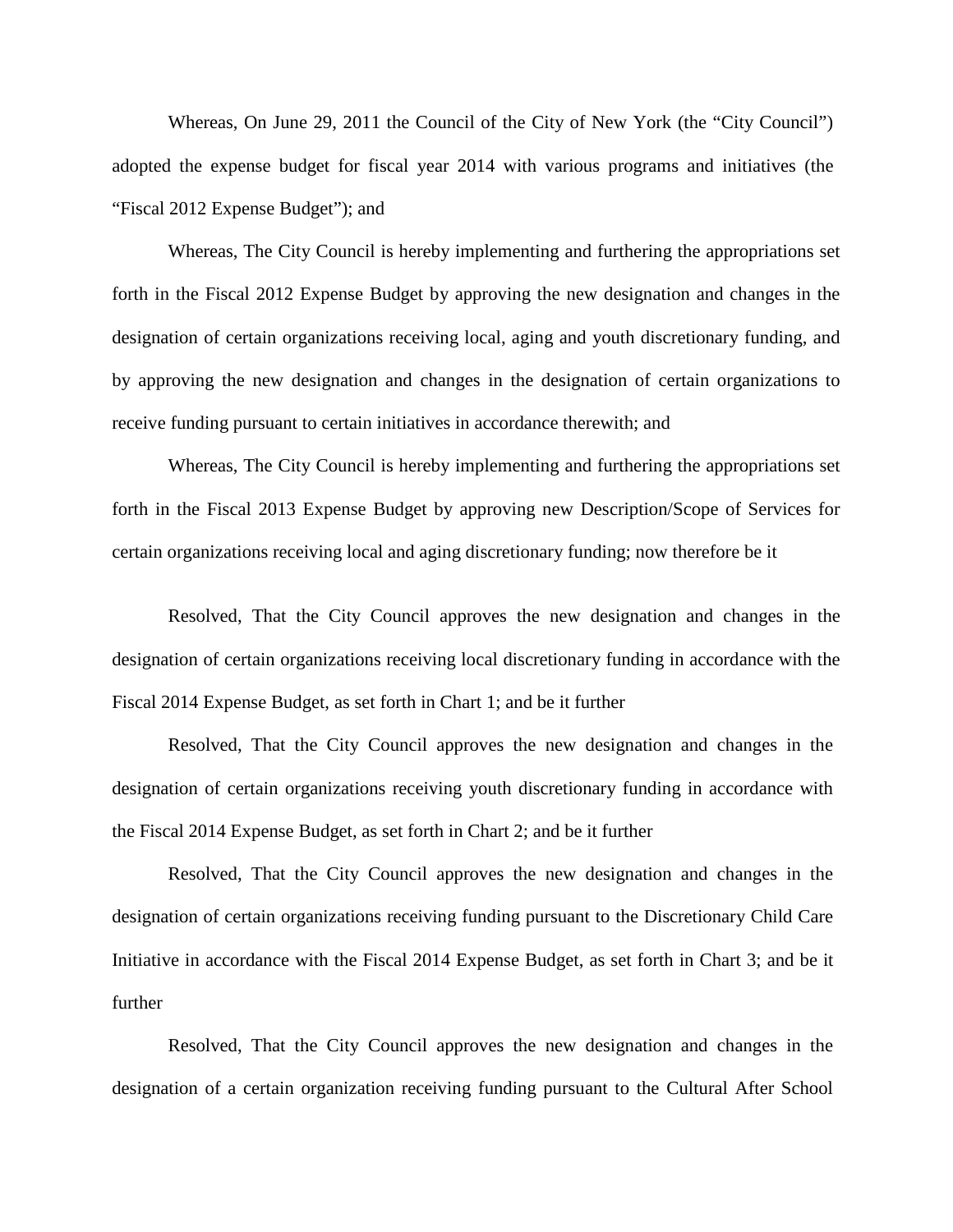Adventure Initiative in accordance with the Fiscal 2014 Expense Budget, as set forth in Chart 4; and be it further

Resolved, That the City Council approves the new designation and changes in the designation of a certain receiving funding pursuant to the Adult Literacy Services Initiative in accordance with the Fiscal 2014 Expense Budget, as set forth in Chart 5; and be it further

Resolved, That the City Council approves the new designation and changes in the designation of certain organizations receiving funding pursuant to the Obesity Prevention Initiative in accordance with the Fiscal 2014 Expense Budget, as set forth in Chart 6; and be it further

Resolved, That the City Council approves the new designation and changes in the designation of certain organizations receiving funding pursuant to the Child Care Vouchers Initiative in accordance with the Fiscal 2014 Expense Budget, as set forth in Chart 7; and be it further

Resolved, That the City Council approves the new designation and changes in the designation of certain organizations receiving funding pursuant to the Anti-Gun Violence Initiative/Gun Buy Back Program in accordance with the Fiscal 2014 Expense Budget, as set forth in Chart 8; and be it further

Resolved, That the City Council approves the new designation and changes in the designation of certain organizations receiving funding pursuant to the Mental Hygiene Contracted Services Partial PEG Restoration – Chemical Dependency/ADUPCT in accordance with the Fiscal 2012 Expense Budget, as set forth in Chart 9; and be it further

Resolved, That the City Council approves the new Description/Scope of Services for certain organizations receiving local, aging, and youth discretionary funding in accordance with the Fiscal 2014 Expense Budget, as set forth in Chart 10; and be it further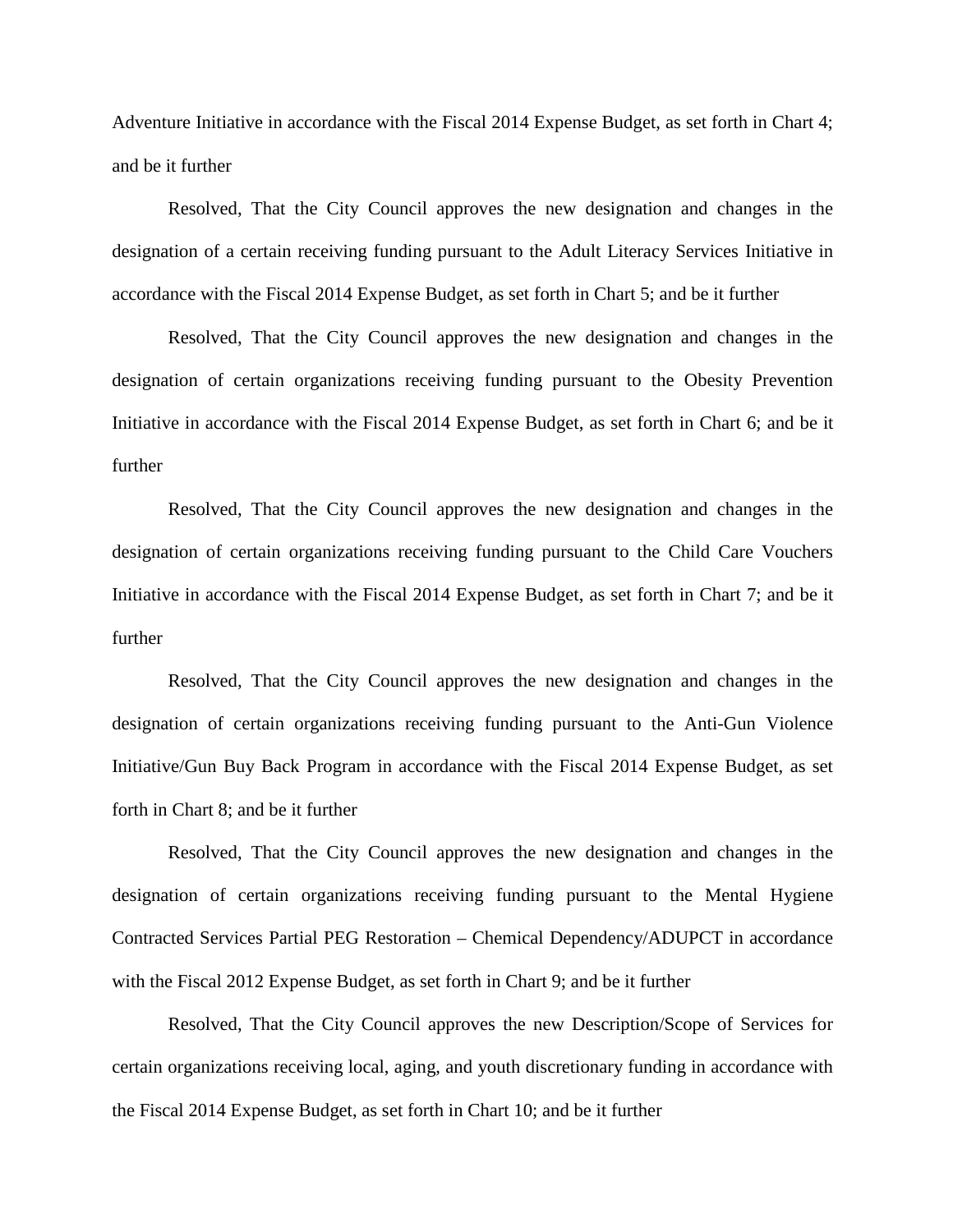Resolved, That the City Council approves the new Description/Scope of Services for certain organizations receiving local and aging discretionary funding in accordance with the Fiscal 2013 Expense Budget, as set forth in Chart 11.

PS 03-26-14 LS 1058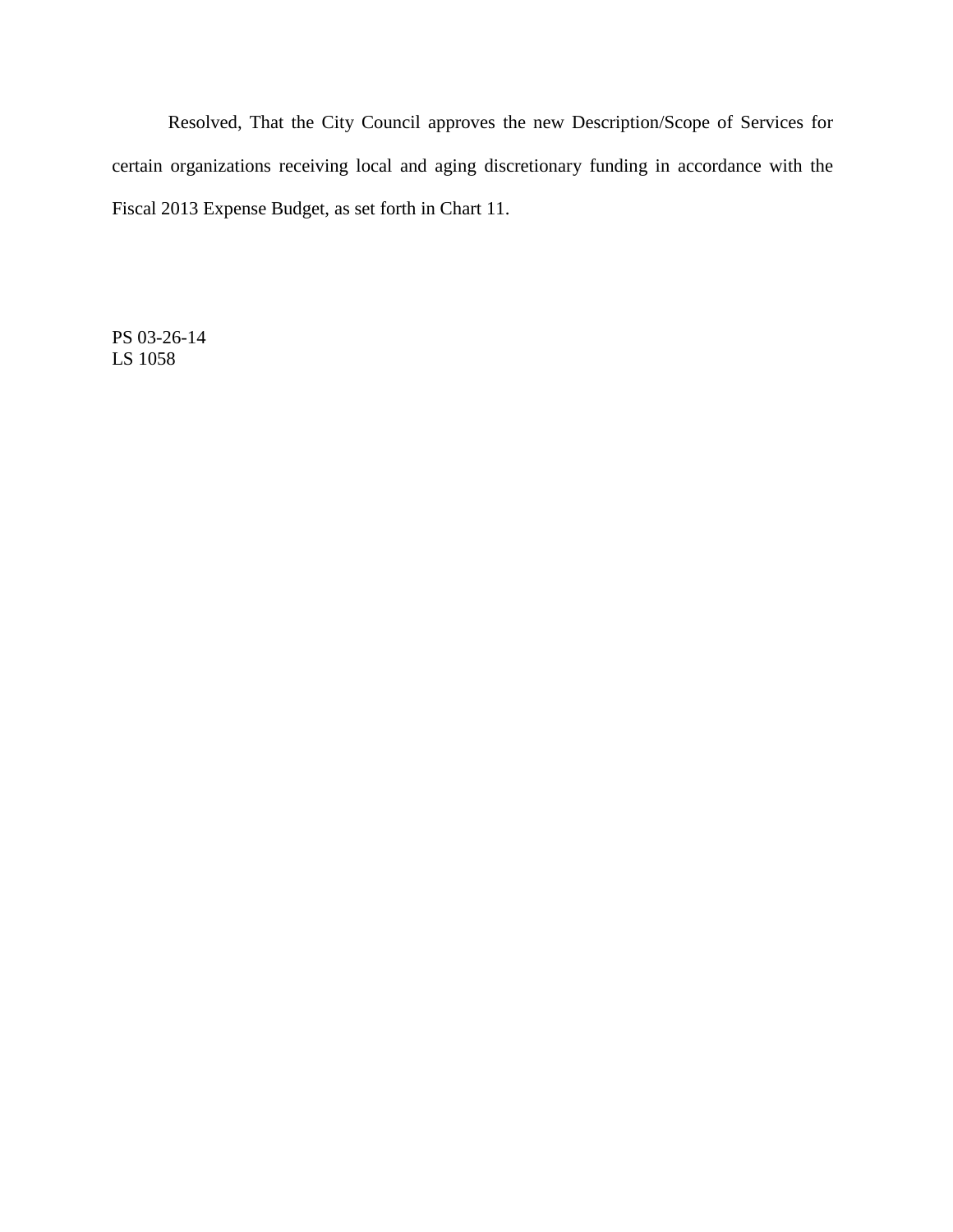#### **CHART 1: Local Initiatives - Fiscal 2014**

|                  |                                                          |                          |              |                    |           |     |                                               | <b>Fiscal</b> |  |
|------------------|----------------------------------------------------------|--------------------------|--------------|--------------------|-----------|-----|-----------------------------------------------|---------------|--|
| <b>Member</b>    | Organization                                             | <b>EIN Number Agency</b> |              | Amount             | Agy # U/A |     | <b>Fiscal Conduit/Sponsoring Organization</b> | Conduit EIN * |  |
| Koo              | Queens College Foundation, Inc. **                       | 11-6080521               | <b>DYCD</b>  | (\$10,000.00)      | 260       | 312 |                                               |               |  |
| Koo              | Queens College Foundation, Inc. **                       | 11-6080521               | <b>CUNY</b>  | \$10,000.00        | 042       | 001 |                                               |               |  |
| Gentile          | Neighbors Helping Neighbors Inc. **                      | 11-3059958               | <b>DYCD</b>  | (\$2,000.00)       | 260       | 005 |                                               |               |  |
| Gentile          | Neighbors Helping Neighbors Inc. **                      | 11-3059958               | <b>HPD</b>   | \$2,000.00         | 806       | 009 |                                               |               |  |
| Comrie           | Korean American Association of Queens New York, Inc. **  | 45-4685421               | <b>OCJC</b>  | (\$3,500.00)       | 098       | 002 |                                               |               |  |
| Comrie           | Korean American Association of Queens New York, Inc. **  | 45-4685421               | <b>DYCD</b>  | \$3,500.00         | 260       | 005 |                                               |               |  |
| Quinn            | Friends of Downtown Parks NYC                            | 46-1974668               | <b>DPR</b>   | (\$3,500.00)       | 846       | 006 |                                               |               |  |
| Quinn            | Department of Parks and Recreation                       | 13-6400434               | <b>DPR</b>   | \$3,500.00         | 846       | 006 |                                               |               |  |
| Gentile          | Green-Wood Historic Fund, Inc. **                        | 11-3450678               | <b>DYCD</b>  | (\$2,500.00)       | 260       | 005 |                                               |               |  |
| Gentile          | Green-Wood Historic Fund, Inc. **                        | 11-3450678               | <b>DCLA</b>  | \$2,500.00         | 126       | 003 |                                               |               |  |
|                  | Diaspora Community Services, Inc. **                     | 11-3122295               | <b>DOHMH</b> | $($ \$6,000.00 $)$ | 816       | 113 |                                               |               |  |
| Eugene<br>Eugene | Diaspora Community Services, Inc. **                     | 11-3122295               | <b>DYCD</b>  | \$6,000.00         | 260       | 005 |                                               |               |  |
| $\frac{cc}{cc}$  | Union Settlement Association, Inc.**                     | 13-1632530               | <b>DSBS</b>  | \$65,000.00        | 801       | 002 |                                               |               |  |
|                  | Alliance for Coney Island, Inc.**                        | 46-0802042               | <b>DSBS</b>  | \$30,000.00        | 801       | 002 |                                               |               |  |
| $\frac{cc}{cc}$  | Staten Island Chamber of Commerce Foundation, Inc.**     | 13-4069282               | <b>DSBS</b>  | \$30,000.00        | 801       | 002 |                                               |               |  |
|                  | Southwest Brooklyn Industrial Development Corporation**  | 11-2508370               | <b>DSBS</b>  | \$30,000.00        | 801       | 002 |                                               |               |  |
|                  | Rockaway Development and Revitalization Corporation**    | 11-2575794               | <b>DSBS</b>  | \$30,000.00        | 801       | 002 |                                               |               |  |
|                  | Chinatown Partnership Local Development Corporation**    | 42-1650478               | <b>DSBS</b>  | \$30,000.00        | 801       | 002 |                                               |               |  |
|                  | John Jay College of Criminal Justice**                   | 13-3893536               | <b>CUNY</b>  | \$15,000.00        | 042       | 001 |                                               |               |  |
| <u>9888</u>      | Brooklyn Alliance, Inc. (Brooklyn Chamber of Commerce)** | 11-2145956               | <b>DSBS</b>  | \$75,000.00        | 801       | 002 |                                               |               |  |

\* Indicates pending completion of pre-qualification review.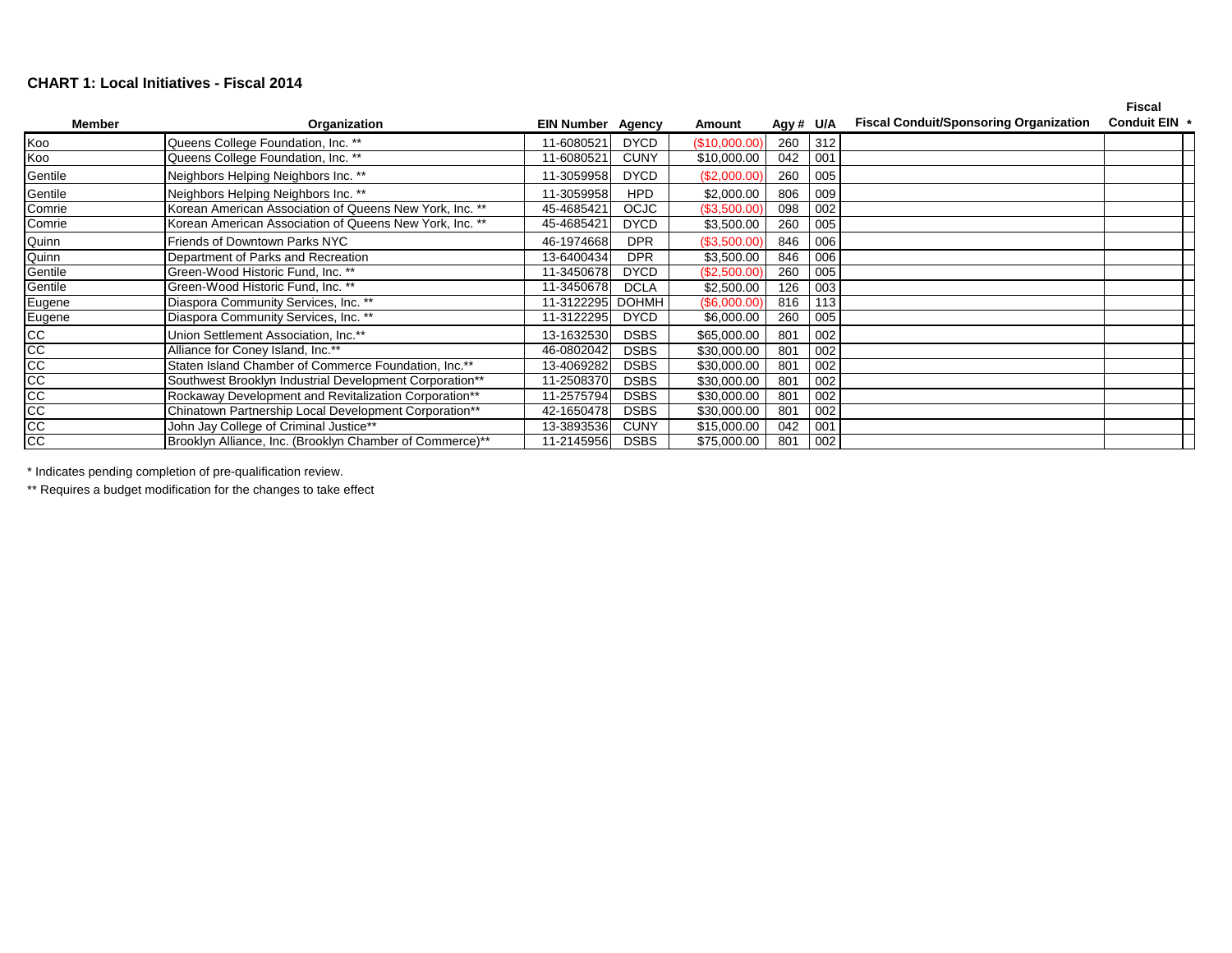### **CHART 2: Youth Discretionary - Fiscal 2014**

**Fiscal** 

| <b>Member</b> | Organization                                          | <b>EIN Number Agency</b> |      | Amount        | Agy # $U/A$ | <b>Fiscal Conduit/Sponsoring Organization</b> | <b>Conduit EIN</b> |
|---------------|-------------------------------------------------------|--------------------------|------|---------------|-------------|-----------------------------------------------|--------------------|
| Mealv         | Harmony Music Makers, Inc.                            | 20-2646094               | DYCD | (S3,500.00)   | 260 312     |                                               |                    |
| Mealy         | Nia Theatrical Production Company, Inc.               | 11-3427470               | DYCD | \$3,500.00    | 260 312     |                                               |                    |
| Koo           | Korean American Voters Council, Inc.                  | 20-3987662               | DYCD | (S4,500.00)   | 260 312     |                                               |                    |
| Koo           | Korean American Civic Empowerment for Community, Inc. | 20-3987662               | DYCD | \$4,500.00    | 260 312     |                                               |                    |
| Weprin        | Korean American Voters Council, Inc.                  | 20-3987662               | DYCD | (S10, 714.00) | 260 312     |                                               |                    |
| Weprin        | Korean American Civic Empowerment for Community, Inc. | 20-3987662 DYCD          |      | \$10,714.00   | 260 312     |                                               |                    |

\* Indicates pending completion of pre-qualification review.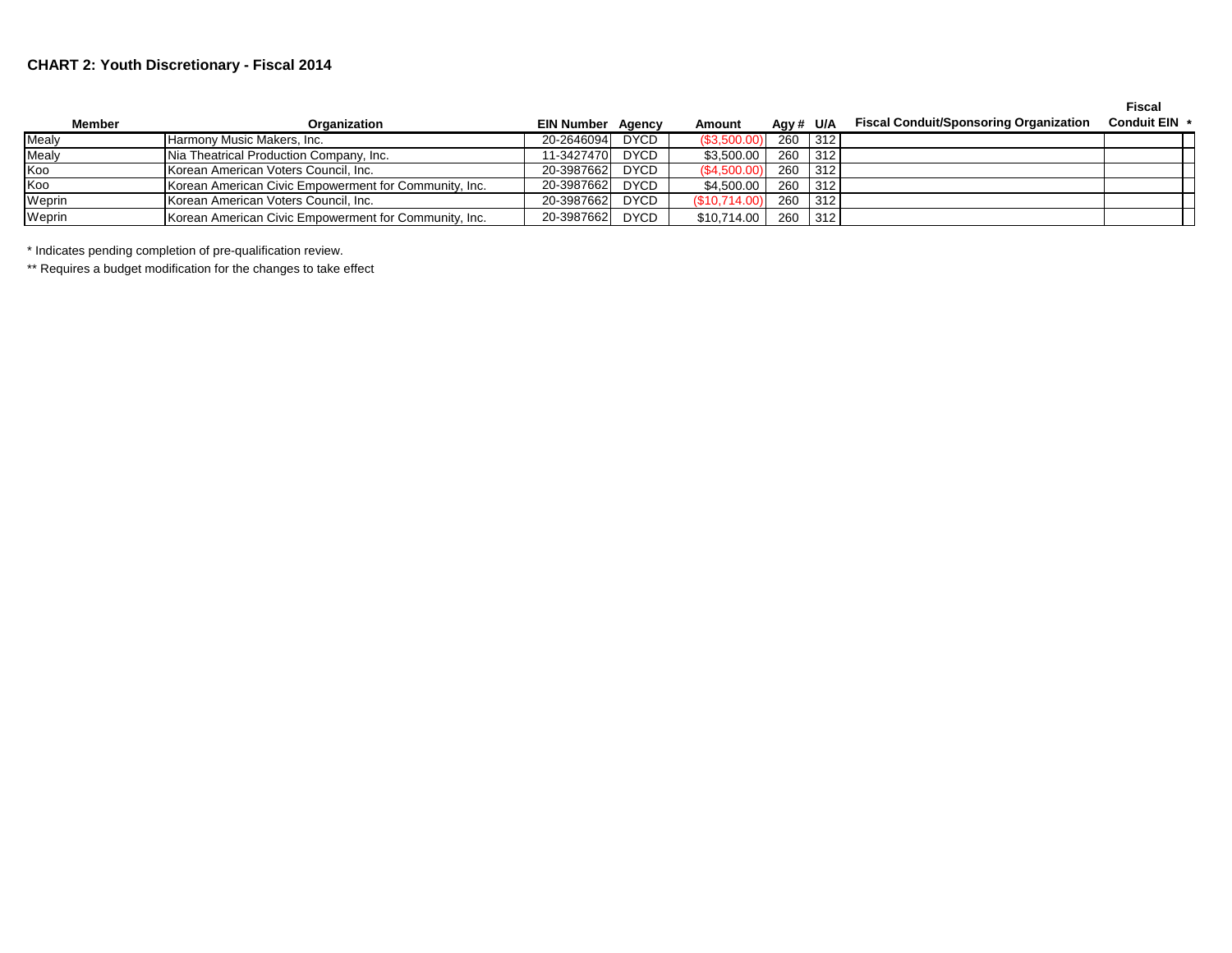# **CHART 3: Discretionary Child Care - Fiscal 2014**

| <b>Member</b> | Organization                                                        | <b>EIN Number</b> | Agency     | Amount           | Agy# | $U/A$ * |
|---------------|---------------------------------------------------------------------|-------------------|------------|------------------|------|---------|
| Espinal       | Labor & Industry for Education -TBD Knickerboker site               | 11-4088055        | <b>ACS</b> | $(\$400,000.00)$ | 068  | 004     |
| Espinal       | Labor & Industry for Education - 272 Moffat Street                  | 11-4088055        | <b>ACS</b> | \$400,000.00     | 068  | 004     |
| <b>Wills</b>  | St. Albans Montessori Academy of Learning - 95-15/17 Waltham Street | 46-1560690        | <b>ACS</b> | $(\$600,000.00)$ | 068  | 004     |
| Rodriguez     | Dominican Women's Development Center                                | 13-3593885        | <b>ACS</b> | (\$73,570.00)    | 068  | 004     |
| Cornegy       | Tabernacle Church of God, Inc.                                      | 11-2224258        | ACS        | \$84,000.00      | 068  | 004     |
| Levin         | Alonzo A. Daughtry Memorial Day Care Center - 565 Baltic Street     | 11-2248164        | ACS        | \$210,926.00     | 068  | 004     |
| Reynoso       | Conselyea Street Block Association - Small World DCC                | 11-2347180        | ACS        | \$158,294.00     | 068  | 004     |
| <b>Wills</b>  | Afro-American Parents DCC 2                                         | 13-2727406        | ACS        | \$41,355.00      | 068  | 004     |
| Wills         | Afro-American Parents DCC 3                                         | 13-2727406        | <b>ACS</b> | \$122,474.00     | 068  | 004     |
| Miller        | St. Albans Montessori Academy of Learning- 118-49 Montauk Street    | 46-1560690        | <b>ACS</b> | \$46,875.00      | 068  | 004     |
| Barron        | United Community Day Care Center - 613 New Lots                     | 11-1950787        | <b>ACS</b> | \$9,646.00       | 068  | 004     |

\* Indicates pending completion of pre-qualification review.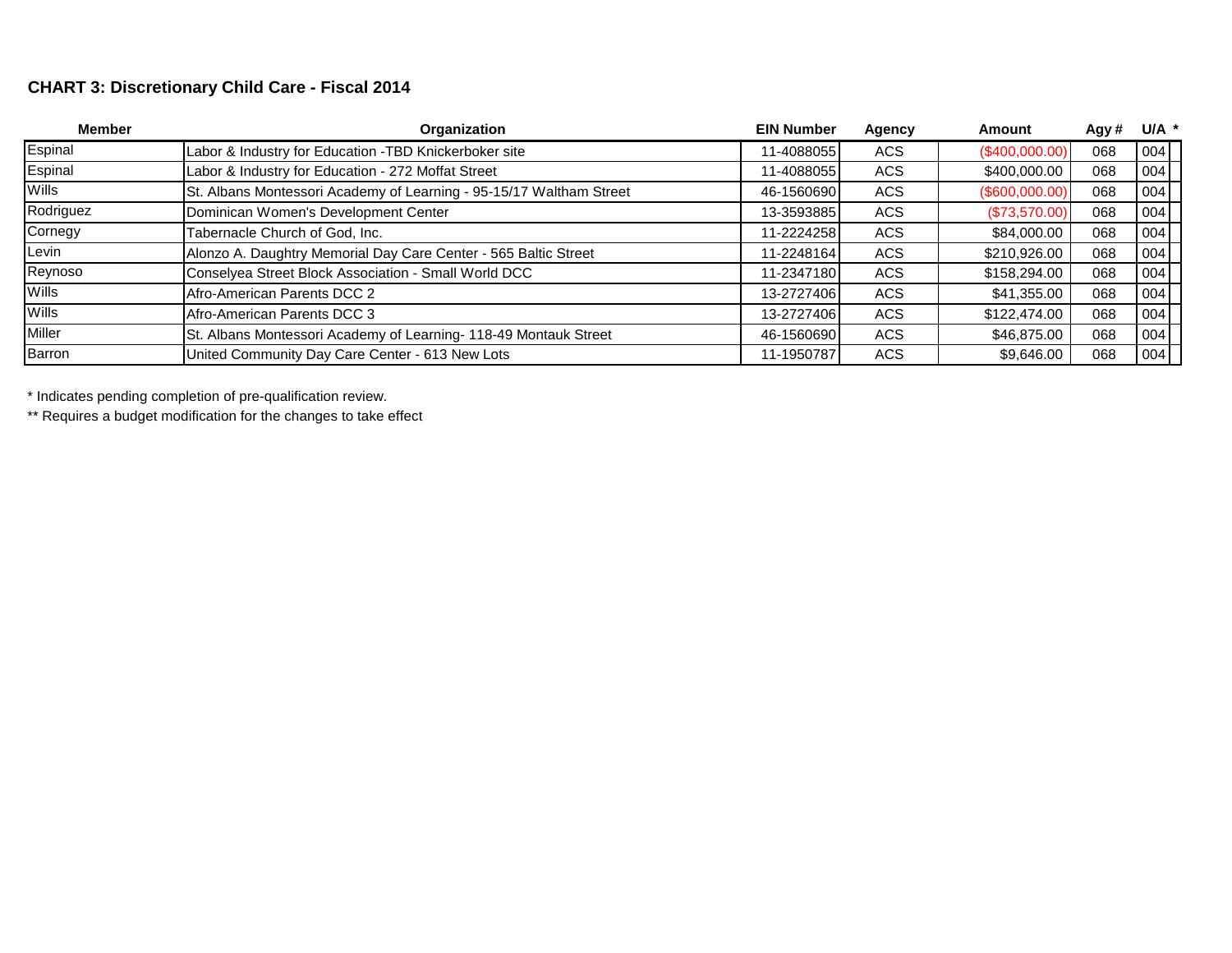## **CHART 4: Cultural After School Adventure - Fiscal 2014**

| <b>Member</b> | Organization                                                     | <b>EIN Number</b> | Agency      | Amount      | Agy # | U/A |
|---------------|------------------------------------------------------------------|-------------------|-------------|-------------|-------|-----|
| Greenfield    | - Beth Jacob of Boro Park<br>Brooklyn Arts Council, Inc.         | 23-7072915        | <b>DCLA</b> |             | 126   | 003 |
| Greenfield    | Brooklyn Arts Council, Inc. - P.S. 180, the SEEALL,<br>. Academv | 23-7072915        | <b>DCLA</b> | \$20,000.00 | 126   | 003 |

\* Indicates pending completion of pre-qualification review.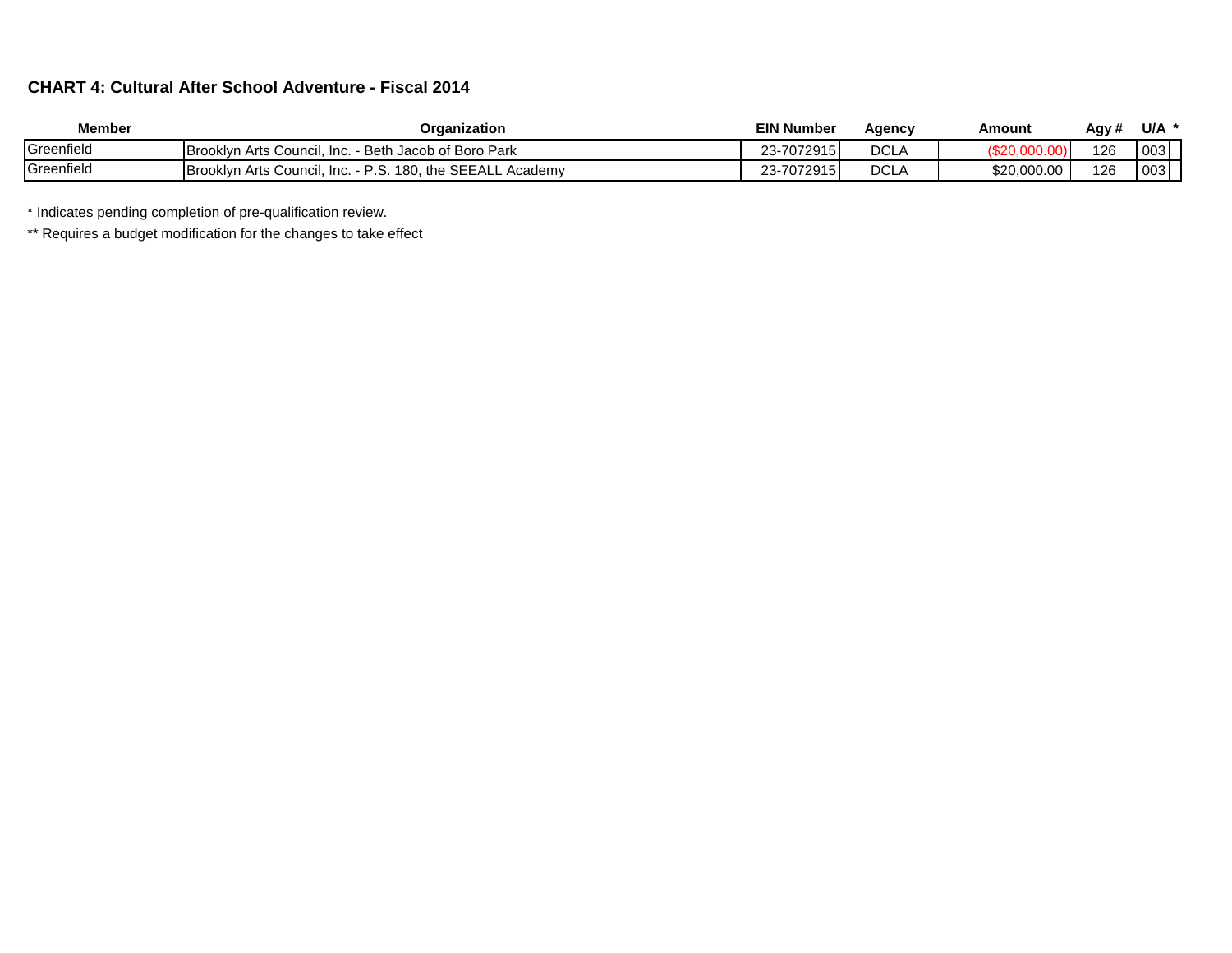## **CHART 5: Adult Literacy Services Initiative - Fiscal 2014**

| Organization                                            | EIN Number | Agency      | Amount      | Agy # | U/A |  |
|---------------------------------------------------------|------------|-------------|-------------|-------|-----|--|
| Boro Park Jewish Community Council                      | 1-34759931 | <b>DYCD</b> | $\sim$      | 260   | 005 |  |
| Council of<br>of Jewish Organizations of Flatbush, Inc. | 1-2864728  | <b>DYCD</b> | \$10,000,00 | 260   | 005 |  |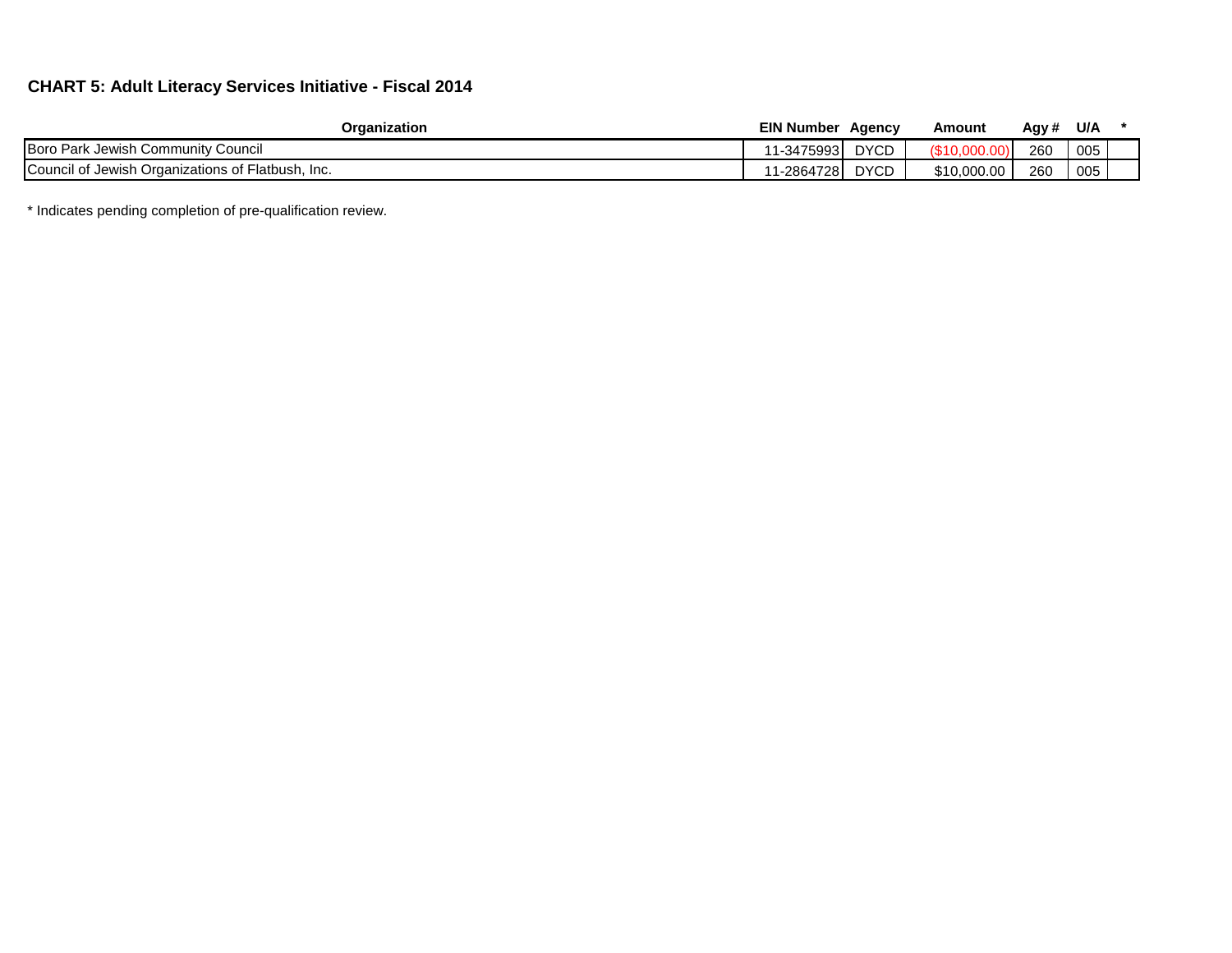## **CHART 6: Obesity Prevention Initiative- Fiscal 2014**

| Organization                                                          | <b>EIN Number</b> | Agency | Amount          | Agy # | U/A                   |  |
|-----------------------------------------------------------------------|-------------------|--------|-----------------|-------|-----------------------|--|
| Foundation for the<br>e Advancement of Cardiac Therapies-Health Corp. | 26-1269358 DOHMH  |        | <b>18750.u.</b> | 816   | $\overline{A}$<br>ں ا |  |
| Health Corps, Inc.                                                    | 26-1269358 DOHMH  |        | \$750,000,00    | 816   | 110<br>່ເປ            |  |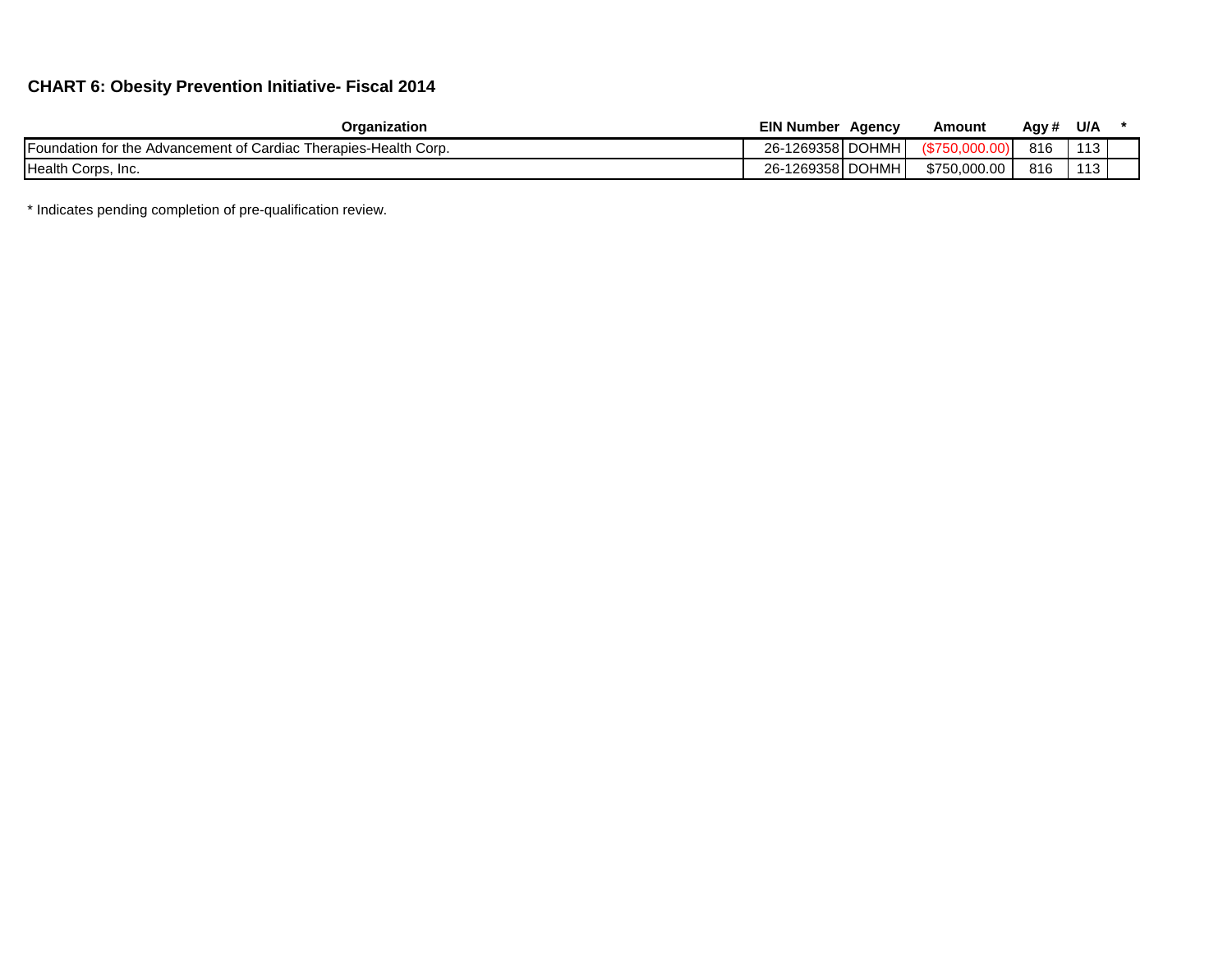# **CHART 7: Child Care Vouchers - Fiscal 2014**

| Organization                                        | <b>EIN</b><br>ا Number | Aaencv                    | Amount | Aav #<br>J. | U/A             |  |
|-----------------------------------------------------|------------------------|---------------------------|--------|-------------|-----------------|--|
| Children<br>Services<br><b>Adminis</b><br>≅ration . | 3-6400434              | $\sim$<br>$\cdots$<br>่งง |        | 068         | 00 <sup>2</sup> |  |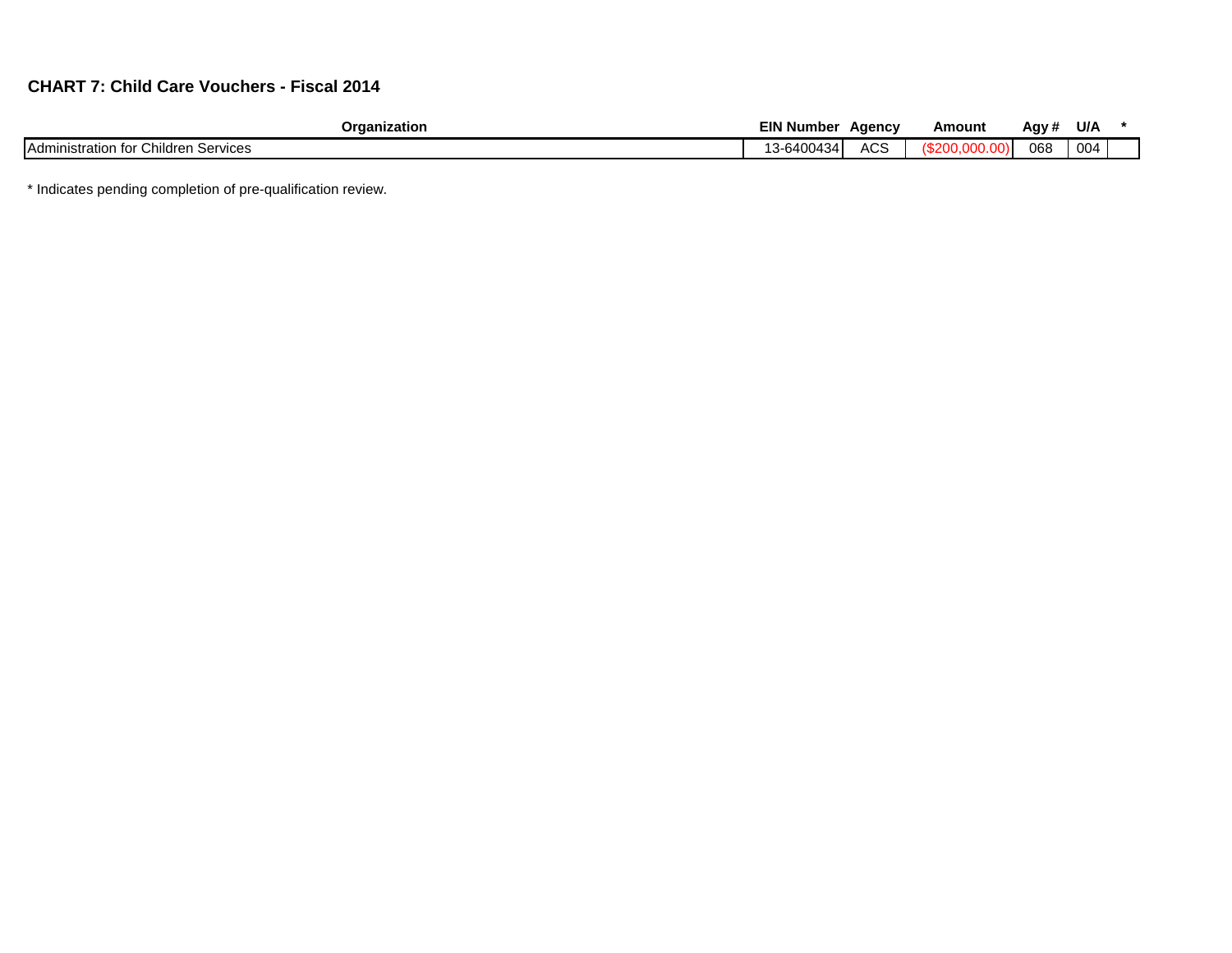## **CHART 8: Anti-Gun Violence Initiative/Gun Buy-Back Program- Fiscal 2014**

| Organization                                  | EIN Number      | Agency          | Amount | Agy # | U/A |  |
|-----------------------------------------------|-----------------|-----------------|--------|-------|-----|--|
| New York<br>Police<br>: Department<br>∴∨ Cit∨ | -6400434<br>. . | NIVDN<br>.<br>້ |        | 056   | 100 |  |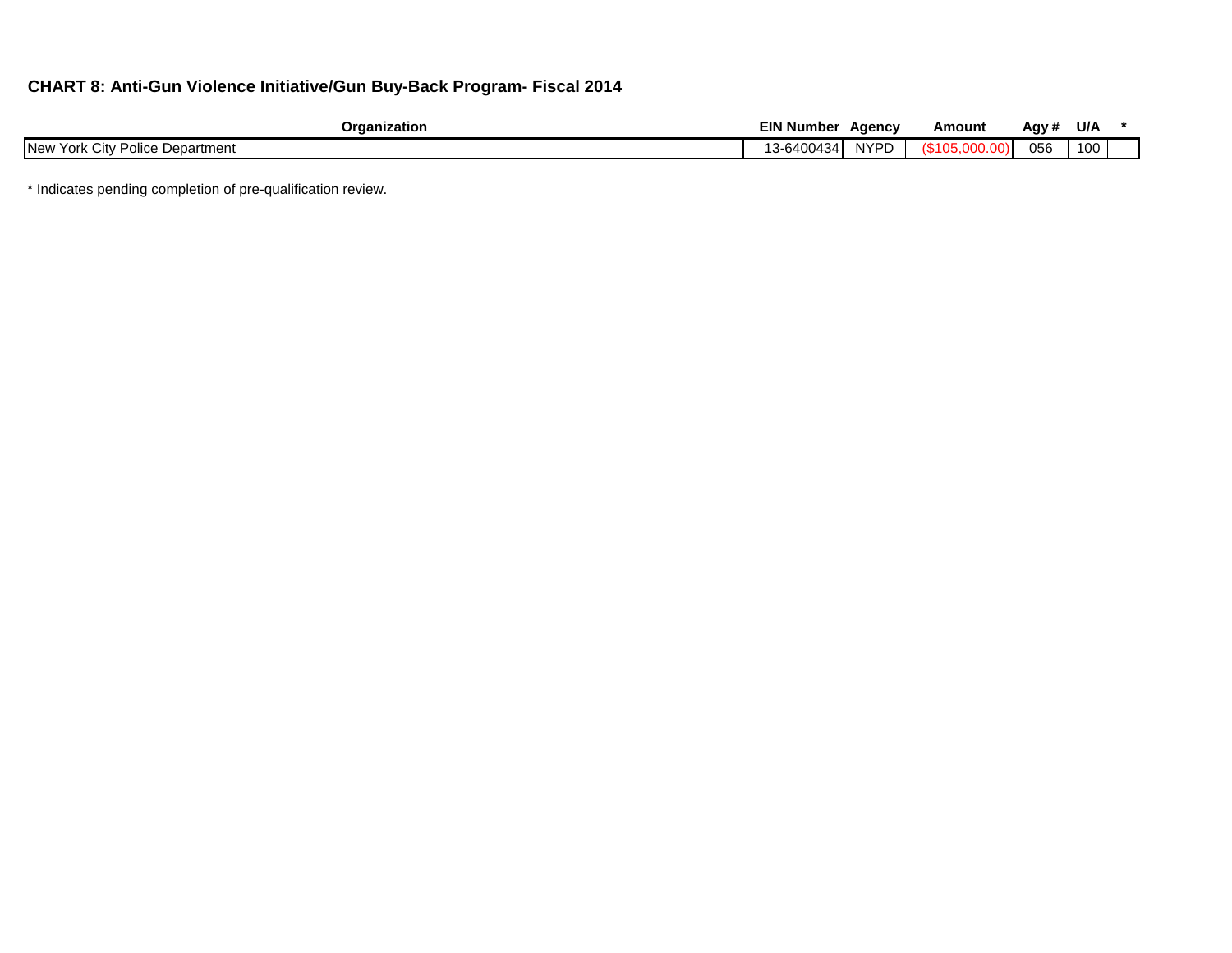## **CHART 9: Mental Hygiene Contracted Services Partial PEG Restoration - Chemical Dependency/ADUPCT- Fiscal 2012**

| Organization                                            | <b>EIN Number</b> | Agency | Amount            | Agy # | U/A |  |
|---------------------------------------------------------|-------------------|--------|-------------------|-------|-----|--|
| <b>IMental Health Providers of Western Queens. Inc.</b> | 51-0204121 DOHMH  |        | (\$55.20          | 816   | 122 |  |
| Mental Health Providers of Western Queens, Inc.         | '1-2700062 DOHMH  |        | \$55,201<br>0.001 | 816   | 122 |  |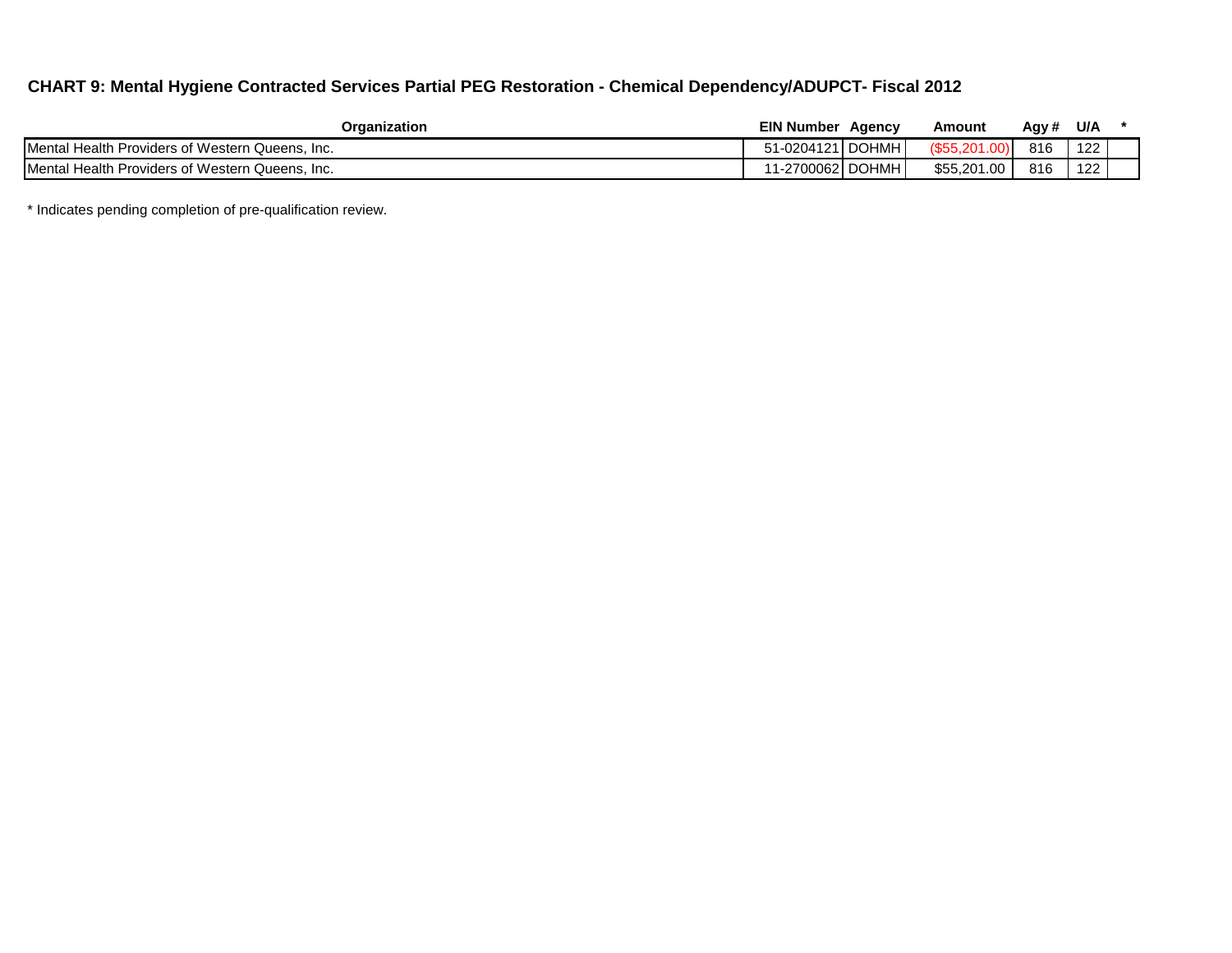### **CHART 10: Purpose of Funds Changes - Fiscal 2014**

| <b>Source</b> | Organization                                                | <b>EIN Number</b>        | <b>Agency</b>              | Amount        | <b>New Purpose of Funds</b>                                                                  |
|---------------|-------------------------------------------------------------|--------------------------|----------------------------|---------------|----------------------------------------------------------------------------------------------|
|               |                                                             |                          |                            |               | Funding to conduct educational and recreational programs for approximately 160 youths        |
|               |                                                             |                          |                            |               | ages 7-21 through after school classes, summer retreats and weekly youth gatherings.         |
| Local         | Congregation Lman Achai, Inc.                               | 11-2946285               | <b>DYCD</b>                |               | (\$3,500.00) The funding requested will go towards rent.                                     |
|               |                                                             |                          |                            |               | Funding to conduct educational and recreational programs for approximately 160 youths        |
|               |                                                             |                          |                            |               | ages 7-21 through after school classes, summer retreats and weekly youth gatherings.         |
|               |                                                             |                          |                            |               | The funding requested will go towards rent. Programs are advertised to the public via        |
|               |                                                             |                          |                            |               | flyering throughout various Brooklyn neighborhoods as well as in English on their            |
| Local         | Congregation Lman Achai, Inc.                               | 11-2946285               | <b>DYCD</b>                |               | \$3,500.00 website, http://camplmanachai.com/.                                               |
| _ocal         | Borough Park Jewish Community Council                       | 11-3475993               | <b>DFTA</b>                | (\$4,000.00)  |                                                                                              |
|               |                                                             |                          |                            |               | Funds will help pay staff that will administer vital social services and leverage privately- |
|               |                                                             |                          |                            |               | raised funding. These services include advocacy; counseling clients on benefits and          |
|               |                                                             |                          |                            |               | entitlements; processing and renewal of Food Stamps, Medicaid, Child Health Plus,            |
| Local         | Borough Park Jewish Community Council                       | 11-3475993               | <b>DFTA</b>                |               | \$4,000.00 Family Health Plus, and Medicare.                                                 |
|               |                                                             |                          |                            |               | To assist clients in completing applications for green cards and citizenship. Funds will     |
| Local         | Caribbean Women's Health Association                        | 13-3323168               | <b>DOHMH</b>               |               | (\$10,000.00) cover portions of the salary for the attorney and paralegal.                   |
|               |                                                             |                          |                            |               | To conduct a CDC evidence based intervention at schools, churches in the community           |
|               |                                                             |                          |                            |               | for African American women. During group sessions women are trained on ethnic and            |
|               |                                                             |                          |                            |               | gender pride, HIV knowledge, and skills training around sexual risk reduction behaviors      |
|               |                                                             |                          |                            |               | and decision making, obesity, and preconception health. To provide high risk African         |
|               |                                                             |                          |                            |               | American women in Central Brooklyn with the knowledge and tools they need to prepare         |
| Local         | Caribbean Women's Health Association                        | 13-3323168               | <b>DOHMH</b>               |               | \$10,000.00 themselves for a healthy pregnancy and their babies.                             |
|               | 82nd Street District Management                             |                          |                            |               |                                                                                              |
| Local         | Association, Inc.                                           | 11-3096017               | <b>DSBS</b>                | (\$3,500.00)  |                                                                                              |
|               |                                                             |                          |                            |               | Funds will help to assist with merchant organizing, small business outreach, and             |
|               |                                                             |                          |                            |               | communications on Roosevelt Avenue from 81st Street to 104th Street in the                   |
|               |                                                             |                          |                            |               | neighborhoods of Jackson Heights, Elmhurst, and Corona. The 82nd Partnership will            |
|               | 82nd Street District Management                             |                          |                            |               | help organize and engage the businesses located in this area in an initiative that           |
| .ocal         | Association, Inc.                                           | 11-3096017               | <b>DSBS</b>                |               | \$3,500.00 promotes the local business community.                                            |
| .ocal         | Coney Island USA                                            | 13-3215645               | <b>DCLA</b>                | (\$4,000.00)  |                                                                                              |
|               |                                                             |                          |                            |               | Funds will be used for the Mermaid Parade, The Coney Island Circus Sideshow, and the         |
| .ocal         | Coney Island USA<br><b>CUNY Dominican Studies Institute</b> | 13-3215645<br>13-6400434 | <b>DCLA</b><br><b>CUNY</b> |               | \$4,000.00 New Play Production; all of these are open to the public.<br>$\Omega$             |
| Local         |                                                             |                          |                            | (\$20,000.00) |                                                                                              |
|               |                                                             |                          |                            |               | Funding is requested from NYC Council for CUNY DSI to guarantee the services of its          |
|               |                                                             |                          |                            |               | Library, Archives, Gallery as well as its Research Unit. Funding also supports               |
|               |                                                             |                          |                            |               | educational workshops for k-12 students, academic lectures, seminars, art exhibits, all      |
| _ocal         | <b>CUNY Dominican Studies Institute</b>                     | 13-6400434               | <b>CUNY</b>                |               | \$20,000.00 open to the public, free of charge, organized in the evenings weekends.          |
| .ocal         | Tanima Productions, Inc.                                    | 13-3780465               | <b>DYCD</b>                | (\$5,000.00)  |                                                                                              |
|               |                                                             |                          |                            |               | Tanimas Activities are aimed at keeping our Youths involved in a Positive and                |
|               |                                                             |                          |                            |               | Supportive environment, which will help shape their future and enable them to become         |
|               |                                                             |                          |                            |               | productive members in their Community. Funds will be used to cover Payroll Expenses.         |
| Local         | Tanima Productions, Inc.                                    | 13-3780465               | <b>DYCD</b>                | \$5,000.00    | Tanima Production serves Children and Youths.                                                |
| Local         | Kips Bay Neighborhood Alliance                              |                          | <b>DYCD</b>                | (\$3,500.00)  |                                                                                              |
|               |                                                             |                          |                            |               | Funding will support daily maintenance of a new pedestrian plaza space for use by local      |
| Local         | Kips Bay Neighborhood Alliance                              | 45-5308456               | <b>DYCD</b>                |               | \$3,500.00 businesses, neighborhood organizations and residents.                             |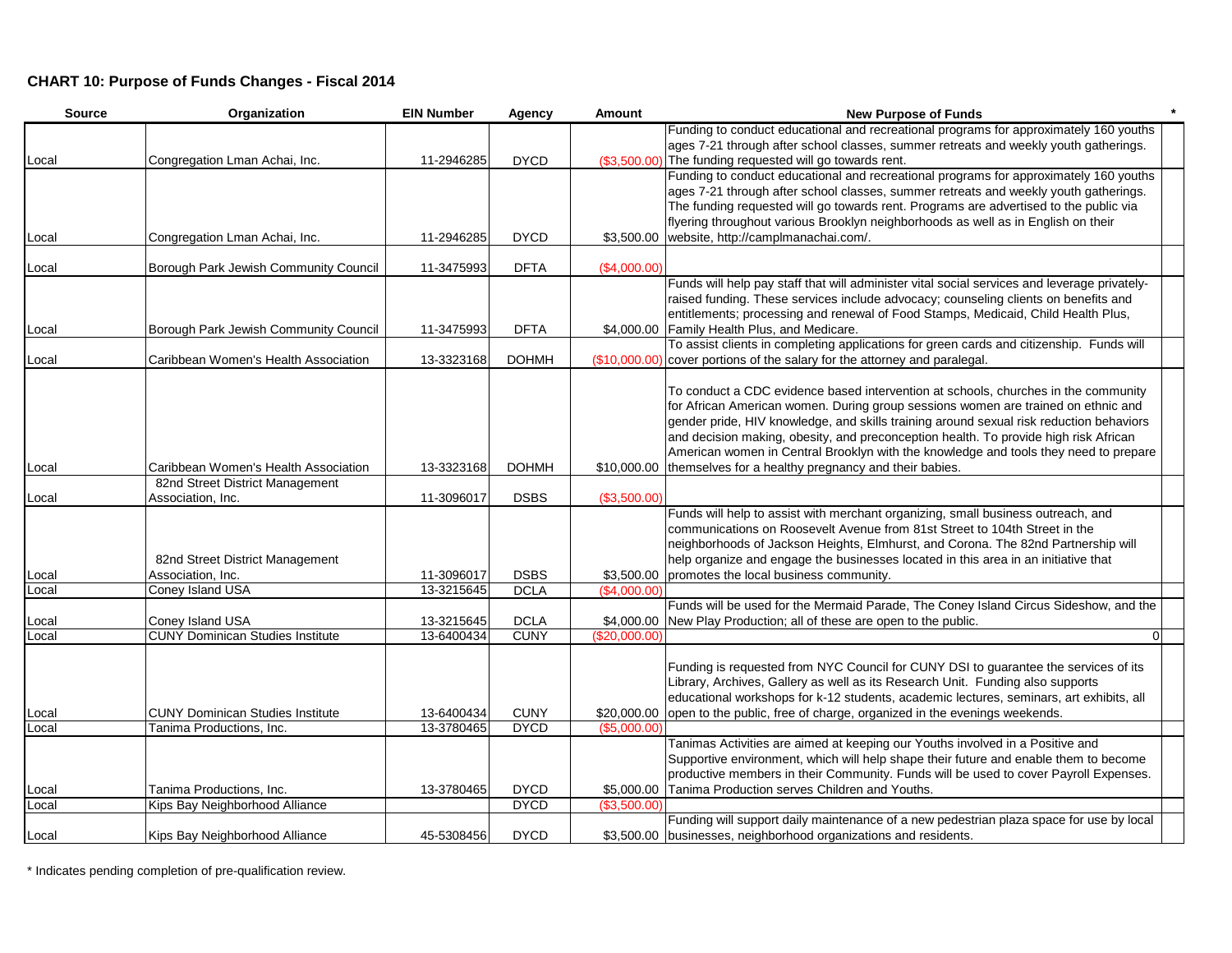### **CHART 10: Purpose of Funds Changes - Fiscal 2014 (Continued)**

| <b>Source</b> | Organization                                              | <b>EIN Number</b> | Agency      | <b>Amount</b> | <b>New Purpose of Funds</b>                                                                                                                                                                                                                                                                                                                                                                                                                                                                                                                                                                                                                                                                |
|---------------|-----------------------------------------------------------|-------------------|-------------|---------------|--------------------------------------------------------------------------------------------------------------------------------------------------------------------------------------------------------------------------------------------------------------------------------------------------------------------------------------------------------------------------------------------------------------------------------------------------------------------------------------------------------------------------------------------------------------------------------------------------------------------------------------------------------------------------------------------|
|               | <b>Community Service Center of Greater</b>                |                   |             |               |                                                                                                                                                                                                                                                                                                                                                                                                                                                                                                                                                                                                                                                                                            |
| Local         | Williamsburg Inc                                          | 13-6400434        | <b>DFTA</b> | (\$25,000.00) |                                                                                                                                                                                                                                                                                                                                                                                                                                                                                                                                                                                                                                                                                            |
|               |                                                           |                   |             |               | To assist and educate the community in services and updates on services for Seniors,                                                                                                                                                                                                                                                                                                                                                                                                                                                                                                                                                                                                       |
|               | Community Service Center of Greater                       |                   |             |               | such as Enrollment in Medicare, Med Part D, and Social Security Retirement as well as                                                                                                                                                                                                                                                                                                                                                                                                                                                                                                                                                                                                      |
| Local         | Williamsburg Inc                                          | 13-6400434        | <b>DFTA</b> |               | \$25,000.00 homecare referral and enrollment.                                                                                                                                                                                                                                                                                                                                                                                                                                                                                                                                                                                                                                              |
| Local         | Korean War Veterans Chapter #171                          | 14-1941454        | <b>DYCD</b> | (\$1,000.00)  |                                                                                                                                                                                                                                                                                                                                                                                                                                                                                                                                                                                                                                                                                            |
| Local         | Korean War Veterans Chapter #171                          | 14-1941454        | <b>DYCD</b> |               | Funding will help continue our services as we purchase and distribute packages to active<br>\$1,000.00 duty soldiers at military installations and military hospitals.                                                                                                                                                                                                                                                                                                                                                                                                                                                                                                                     |
| Aging         | Brooklyn Chinese American Association                     | 11-3065859        | <b>DFTA</b> | (\$4,500.00)  |                                                                                                                                                                                                                                                                                                                                                                                                                                                                                                                                                                                                                                                                                            |
| Aging         | Brooklyn Chinese American Association                     | 11-3065859        | <b>DFTA</b> |               | The requested funds will go towards recreational and educational activities, monthly<br>\$4,500.00 social events, and facility rental and insurance costs at BCA's Senior Citizens Center.                                                                                                                                                                                                                                                                                                                                                                                                                                                                                                 |
| Aging         | SEBCO Development, Inc.                                   | 13-2944013        | <b>DFTA</b> | (\$7,000.00)  |                                                                                                                                                                                                                                                                                                                                                                                                                                                                                                                                                                                                                                                                                            |
| Aging         | SEBCO Development, Inc.                                   | 13-2944013        | <b>DFTA</b> |               | The SEBCO Senior Center will be operating out of the Erma Cava location at 887<br>Southern Blvd, Bronx, 10459. The site will provde daily hot lunches (110), case<br>management, recreational and educational activities, classes, bus trips and physical<br>fitness programs. The discretionary funding will be used for drop Off meals and the<br>leasing of a van. The center will provide an additional meals as a drop off at the former<br>satellite site at Pio Mendez, 1291 Lafayette Ave., 10474. We are also going to be leasing<br>a van to pick seniors up from that site and other senior buildings so that they can<br>\$7,000.00 participate in the Senior Center Programs. |
| Youth         | SEBCO Development, Inc.                                   | 13-2944013        | <b>DYCD</b> | (\$8,000.00)  |                                                                                                                                                                                                                                                                                                                                                                                                                                                                                                                                                                                                                                                                                            |
|               |                                                           |                   |             |               | The funds will be used to pay the salary of two staff positions, the Camp Director and the<br>Camp Counselor for the SEBCO Summer Day Camp. The camp will operate out of the<br>community room at 941 Faile Street, Bronx, 10459. The camp maintains a daily<br>schedule, breakfast, lunch and snacks. The camp activities consist of trips to local<br>parks, museumsm recreational facilities as well as weekly trips to sites outside the city.                                                                                                                                                                                                                                         |
| Youth         | SEBCO Development, Inc.                                   | 13-2944013        | <b>DYCD</b> | \$8,000.00    | There are also recreational and educational activities on site.                                                                                                                                                                                                                                                                                                                                                                                                                                                                                                                                                                                                                            |
| Local         | Hip to Hip Theater                                        | 26-4049629        | <b>DYCD</b> | (\$3,500.00)  |                                                                                                                                                                                                                                                                                                                                                                                                                                                                                                                                                                                                                                                                                            |
| Local         | Hip to Hip Theater                                        | 26-4049629        | <b>DYCD</b> |               | Funds are used for artist stipends, production costs (including costumes, sets, lights,<br>sound equipment), touring costs (including truck rental, fuel and artist transportation),<br>\$3,500.00 and advertising                                                                                                                                                                                                                                                                                                                                                                                                                                                                         |
| Local         | Nvkanchik Sapi Ayazamna Inc.                              |                   | <b>DYCD</b> | (\$3,500.00)  |                                                                                                                                                                                                                                                                                                                                                                                                                                                                                                                                                                                                                                                                                            |
| Local         | Nvkanchik Sapi Ayazamna Inc.                              | 27-0521135        | <b>DYCD</b> |               | \$3,500.00 Rehearsal space rental, wardrobe maintenance, performances                                                                                                                                                                                                                                                                                                                                                                                                                                                                                                                                                                                                                      |
| Local         | The New York City Gay & Lesbian Anti-<br>Violence Project | 13-3149200        | <b>DSS</b>  | (\$3,500.00)  |                                                                                                                                                                                                                                                                                                                                                                                                                                                                                                                                                                                                                                                                                            |
| Local         | The New York City Gay & Lesbian Anti-<br>Violence Project | 13-3149200        | <b>DSS</b>  |               | To support the hotline, direct client services, targeted outreach, volunteer training,<br>\$3,500.00 community alerts and documentation of violent incidents                                                                                                                                                                                                                                                                                                                                                                                                                                                                                                                               |
| Local         | Urban Librarians Unite, Inc.                              | 45-3803373        | <b>DYCD</b> | (\$3,500.00)  |                                                                                                                                                                                                                                                                                                                                                                                                                                                                                                                                                                                                                                                                                            |
| Local         | Urban Librarians Unite, Inc.                              | 45-3803373        | <b>DYCD</b> |               | \$3,500.00 Funds support the expansion of programs and services                                                                                                                                                                                                                                                                                                                                                                                                                                                                                                                                                                                                                            |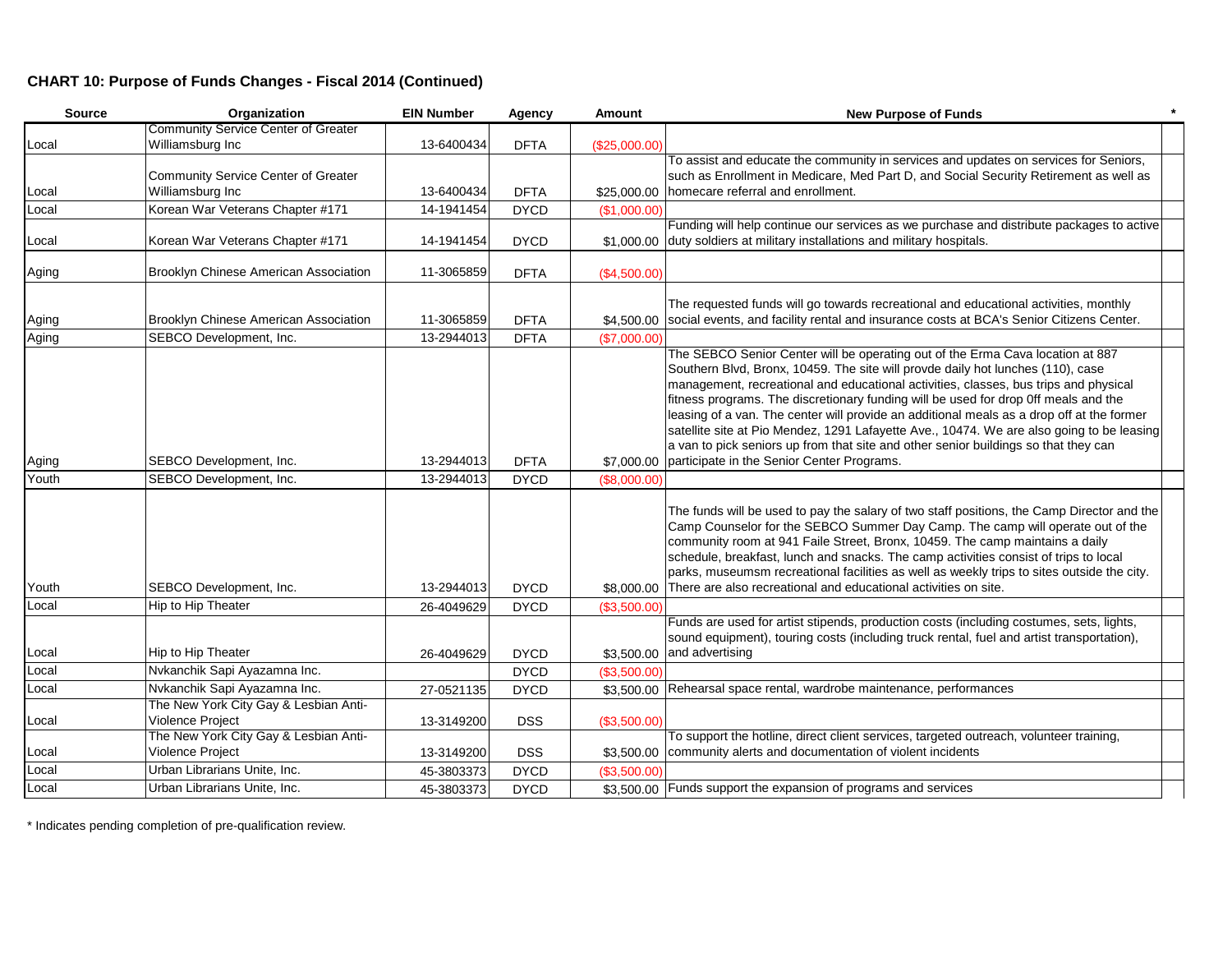### **CHART 10: Purpose of Funds Changes - Fiscal 2014 (Continued)**

| <b>Source</b> | Organization                                   | <b>EIN Number</b> | Agency      | Amount | <b>New Purpose of Funds</b>                                                                                                                                                                                                                                                                                                                                                                                                                                                                                                              |
|---------------|------------------------------------------------|-------------------|-------------|--------|------------------------------------------------------------------------------------------------------------------------------------------------------------------------------------------------------------------------------------------------------------------------------------------------------------------------------------------------------------------------------------------------------------------------------------------------------------------------------------------------------------------------------------------|
|               | Young Israel Of Queens Valley Senior           |                   |             |        | We serve hot nutritious lunch we provide education, recreation, health promotion and<br>nutrition education. Funding will be used to help support the aforementioned<br>programming such as our educational classes in Computer Technology and Arts Crafts,                                                                                                                                                                                                                                                                              |
| Aging         | League                                         | 13-3613262        | <b>DFTA</b> |        | (\$10,000.00) recreational activities and health promotion programs.                                                                                                                                                                                                                                                                                                                                                                                                                                                                     |
| Aging         | Young Israel Of Queens Valley Senior<br>League | 13-3613262        | <b>DFTA</b> |        | We serve hot nutritious lunch we provide education, recreation, health promotion and<br>nutrition education. Funding will be used to supplement occupancy and utilities expenses<br>to help support the aforementioned programming such as our education classes in<br>Computer Technology and Arts & Crafts. Recreational activities such as Holiday<br>Parties. Field trips to Museums and places of interest. Health Promotion programs such<br>\$10,000,00 as Tai Chi, Yoga and Pilate classes.                                      |
| Local         | Greenhope Services for Women                   | 13-2813350        | <b>DYCD</b> |        | To fund a Mother and Child Recovery Program to support formerly incarcerated mothers<br>and their children through the provision of child care and career/education services. Our<br>Philip Reed Child Development Center will provide structured child care, individualized<br>education, prenatal consultations, meals, family services, and social service referrals.<br>Our Career/Educational Program will help mothers obtain their GEDs and pursue<br>$($50.000.00)$ educational opportunities in preparation for the job market. |
| Local         | Greenhope Services for Women                   | 13-2813350        | <b>DYCD</b> |        | Child Development Center will provide structured child care, individualized education,<br>prenatal consultations, meals, family services and social referrals. Career and<br>Educational program will provide mothers with adult Basic Education (ABE) and will help<br>\$50,000.00   mothers pursue education opportunities in preparation for the job market.                                                                                                                                                                          |